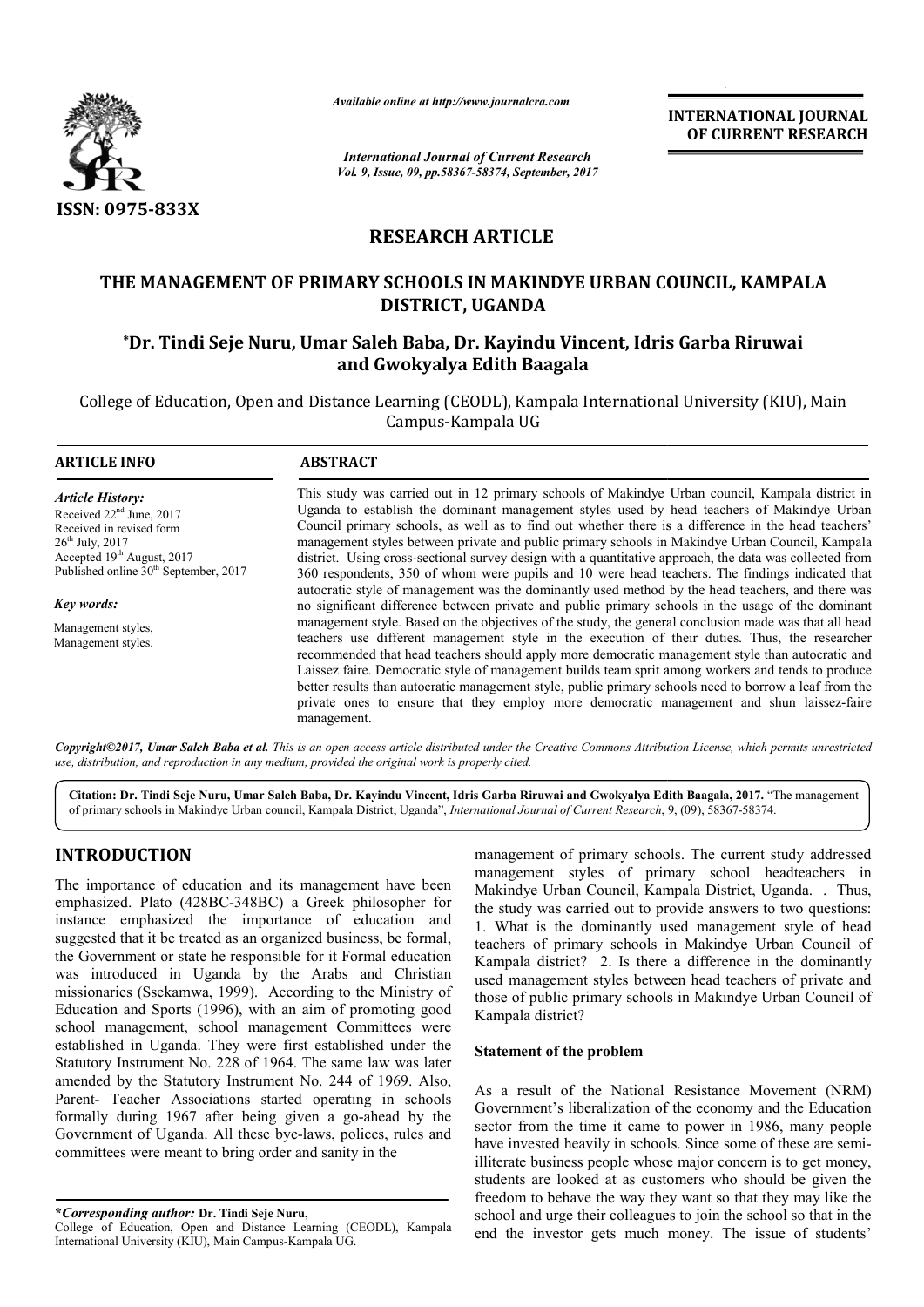school management especially in urban centers is a big challenge to society (Tumwebaze, 2003, Ikumbe, 2004, Kabandize, 2004; Kahangura, 2005; Kyamulabi, 2006). This study therefore investigated the dominantly used method of managing primary schools, as well as assessing whether or not there is a difference in the dominantly used method of management between private and public schools. Thus, the study was carried out to;

- Establish the primary school headteachers' dominant management styles in Makindye urban council, Kampala district.
- To find out whether there is a difference in the headteachers' dominant management styles between private and public primary schools in Makindye Urban Council, Kampala district.

#### **Literature Review**

According to Chuck (2002:5) management is getting work done through others by planning, organizing, leading and controlling resources towards organizational goal achievement. Robins &Decenzo (2001) define management as the process of getting things done effectively and efficiently, through and with other people. School management is thus the application of management theory and practice to schools. A school being an organization with objectives to be achieved, this in the case of Uganda and other countries one of them being the promotion of moral values, achieving objectives is a collective effort of different people in it (the school). This can be affected by the management styles used. In this study, the management of schools was examined basing on the management styles head teachers usually use, namely; autocratic consultative and democratic styles.

## **Autocratic style of management**

This is the same as authoritarian or dictatorial. Here, the leader retains all the authority and responsibility. All the decision making powers are centralized in the leader. Leaders do not entertain any suggestions or initiatives from the subordinates. Leader assigns people to clearly defined tasks. There is primarily a downward flow of communication. The leader stresses prompt, orderly and predictable performance (Fremont, 1979; Andrews, 2003). A manager presents ideas and invites questions, yet decisions which are made individually are a bit too rigid to change. The leader is task-oriented because they place heavy emphasis on getting tasks accomplished.

#### **Democratic management style**

Is the same as participative, consultative and consensus styles. A democratic leader delegates a great deal of authority while retaining ultimate responsibility. Work is divided and assigned on the basis of participatory decision making. Manager defines limits, and asks group to make decision or to function within limits. Manager presents, gets suggestions and makes a tentative decision which is subject to change. Communication is two way, upward and downward. This enhances personal commitment through participation. Overall goal is known and feedback is given. According to Draft, (2000), it is however, time consuming. Also, the need for consensus may avoid taking the best decision for the business unless it is managed or limited (Hampton, 1982; Kreitner, 2004; Armstrong, 2009).

#### **Laissez-faire management style**

This may also be referred to as free-rein style of management. A person may be in a leadership position without providing leadership, leaving the group to fend for itself. Subordinates are given a free hand in deciding their own policies and methods of doing things. The head teacher's role is as a mentor and stimulator, and staff manages their own areas of business. Leader grants responsibility to the group, where they are told to work things out themselves and do the best they can. There is always horizontal communication among peers. It always permits self-starters as they see fit without leader interference (Pamela, Stephen and Patricia, 2001). This style of management is only successful with inspirational leadership that understands the different areas of initiative being taken by subordinates, and strong and creative subordinates who share the same vision throughout the organization. It is best for strong and dynamic subordinates. It can bring out the best in highly professional and creative group of employees.

However, the group may drift aimlessly in the absence of direction from the leader. In cases where the leader does not have broad expertise and ability to communicate a strong vision, it can degenerate into desperate and conflicting activities which, may in the long run lead to inefficiency in the organization (Bateman, 2002; Mcshane and Glinow, 2003). Many studies on management styles have been carried out, for example Canonero (2007) conducted a study to determine the management styles and practices at schools as perceived by the school administrators, teachers and non- teaching personnel as a basis for proposed administrative development programme. Descriptive research survey methods were used to determine the management styles of the school administrators. Management styles checklist and interview were used for data gathering. The participants involved were the five school administrators, twenty seven teachers and twenty eight nonteaching personnel of Maddalena schools. It was found out that authoritative and democratic styles of management were used in different areas of the schools activities. Gaps exist between the study and the current study in many ways. The study focused on management styles and practices at Maddalena while the current study focused on management styles visa vis moral behavior of the learners. Furthermore the study took place in Maddalena while the current study took place in Makindye- Kampala of Uganda; therefore the findings have different influences or may not be relevant to different locations. More still, respondents of the study included the administrators and non-teaching personnel unlike the respondents of the current study used pupils and head teachers only.

According to Adeyemi (2013), a study was conducted to investigate head teachers' leadership style and teachers' job satisfaction in primary schools in Ekiti state, Nigeria. The study population comprised of all the 694 primary schools in the states. Out of these, 350 primary schools were selected through the simple random sampling technique. 1,260 out of 7,562 teachers were selected for the study through the stratified random sampling technique. The data collected were analyzed using frequency count, percentages and the mean. It was found that there was significant relationship between head teachers' democratic leadership style and teachers' job satisfaction in the schools. It has however, to be noted that the study is not the same as the current study. For instance, the study investigated head teachers' leadership styles on the job satisfaction unlike the current study which investigated the personality traits and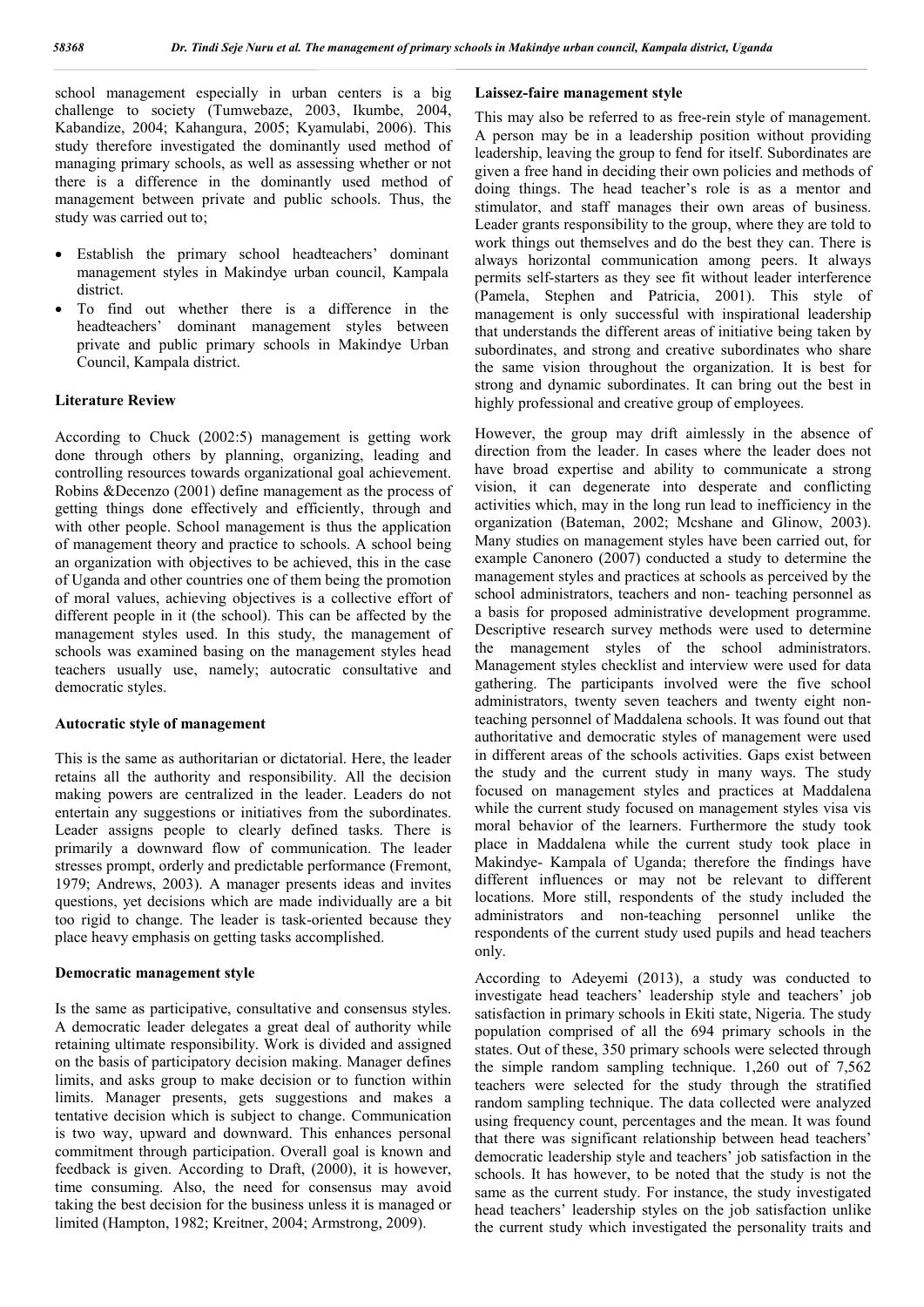management styles of head teachers. More still the study was conducted in Nigeria and not in Uganda as it is in the current study. Furthermore, the study involved sampling representatives of 1,260 out of their total population of 7,562 as respondents, unlike the current study which used the population of head teachers and pupils in the primary schools in Makindye, Uganda. All these can make the few researches yield different results. Another study was conducted to compare leaders' behaviors in public sectors with those in private sectors. LBDQ was used to collect the data and the SPSS software was used for data analysis. From 602 completed questionnaires, 266 were completed by public sectors' employees (44%) and the 336 were completed by private sectors' employees (56%). The results showed that initiating structure type of behavior is dominant in both public and private sectors. Considering type of behavior is as well common in both private and public sectors. There is a positive relationship between public and private sectors in the areas of characters of consideration, initiating and efficiency. However, the current study could not rely on the findings of this study, since it investigated on the relationship between leaders' behavior and efficiency and return on investment and not on the personality traits and management styles. More so, the study took place in Fars province and not in Kampala district.

Tatlah (2011) carried out a research to investigate the correlation between personality traits and leadership styles of teachers of public elementary and high schools of Lahore. The research was done quantitatively by means of survey to a sample of 228 teachers. It was found out that the dominant traits are associated with leadership styles, thus showing that both people and task oriented leadership styles are effective. The research emphasized influence on behavior. However, it has to be noted that the research did not examine the traits which are needed for an effective leadership style. The sample of the study were teachers whose roles and duties go so much beyond just management and above all, the study was conducted among teachers of public elementary and high schools of Lahore which is not representative enough for the rest of the world including Makindye Urban council. This study also failed to compare the situations in public schools to that in private schools; this is what current study went ahead and investigated. Cheng Wei Hin and Filzah (2011) inducted a research to explore the leadership styles and personality traits of successful women entrepreneurs in Malaysia. It was a qualitative research which involved interviews with successful women entrepreneurs. Sample of the women entrepreneurs consisted of nine (9), where four (4) were Malay women, four (4) Chinese and two (2) Indian women. Data were collected from interviews with the selected women entrepreneurs, using questionnaire and observation. The finding suggested there are some personality traits that can lead to success of women entrepreneurs. It is however, very important to note that the study was carried out in a private enterprise only and not in public enterprise and it involved only women and more so, from Malaysia, China and India and not men or even women from other parts of the world. Again, this study was not based on any clear theory. Above all, the study targeted to explore how the leadership styles and personality traits can determine success of women entrepreneurs rather than how personality traits of managers determine their dominant management styles as is contained in the report at hand. Mahce (2003) conducted a research which he submitted to the Faculty of Education of Middle East Technical University, on leadership styles of elementary school principals. He examined the leadership

styles of public elementary school principals in Turkey as perceived by principals themselves and teachers. The subjects of the study included 350 public elementary school principals and 700 public elementary school teachers. Two questionnaires were used, one for the principals to rate themselves and another in which teachers could rate the principals. Principals rated themselves highest on the human resource frame and as being effective leaders and managers. Teachers on the other hand, rated the principals that they work with as being effective managers and leaders. It should be observed that though the study included leadership style as a variable, it did not correlate it with personality traits as it is in the current study. Furthermore, the subjects of the study included principals and teachers, which is not the case in this study at hand, where only teachers were involved.

Ghofrani (2012), as cited in www.pelagiaresearchlibrary.com carried out a study on the relationship between management styles and personality traits of physical education managers of education in Khorasan Razavi. Fifty-five administrators of physical education were selected as the sample of this research. The findings showed that there was no relationship between management styles and personality traits; meaning that personality traits do not determine the leadership styles of managers. However, the study has some gaps as compared to the study at hand. For instance, the study was carried out in Khorasen Razavi and not in Uganda, and respondents were administrative directors of physical education, which was not the case in this study at hand. Further, Hussein Alkahtani, Abu-Jarad, Sulaiman and Nikbin, (2011) conducted a study as cited in http://www.ajbmr.com/articlepdf/ajbmr\_volno2\_06.pdf, to investigate the leadership styles these managers use on their leading change capabilities. Total sample of 105 managers was used in the study. The result of the study showed a positively significant correlation between their leadership styles and their leading change capabilities. Despite the similarities between the study and this study at hand, it can still be argued that the limitation between the study and this study is in the area of context, that is, geographical location. This difference might have influenced the studies differently. Again, in-terms of content, they are slightly different variables, that is, "personality and leadership styles on leading a change", yet this study at hand focused on leadership styles and children's moral behaviour. Another study was carried out by Hadi Asgari, Taleghami, Mesgarian, (2012) as cited in http://www.textroad.com/pdf/)BASR/).%20Basic to consider the dominant management styles of Islamic Azad University of Mazandaran Province. It was a descriptive study, done by correlation method. The statistical community of the study were all managers (principals, deputies and education managers) of Islamic Azad University of Mazandaran Province and it was determined the sample volume 253 individuals which were chosen by classified random method. Questionnaires were used as the instrument for data collection as follows; the questionnaire of personality characteristics, measuring five features (sadness, spirit of objectivism, flexibility, desirability or humanism and responsibility) and the questionnaire of conflict dominant management styles, measuring five styles (compromise, reconciliation, cooperation, completion, and avoidance). The data gathered, were analyzed using Pearson correlation coefficient test and multiple regression analysis. The findings of the research showed that the dominant managers' conflicts management styles were democratic style. It can be seen that the study was limited to managers' conflict dominant management styles, unlike this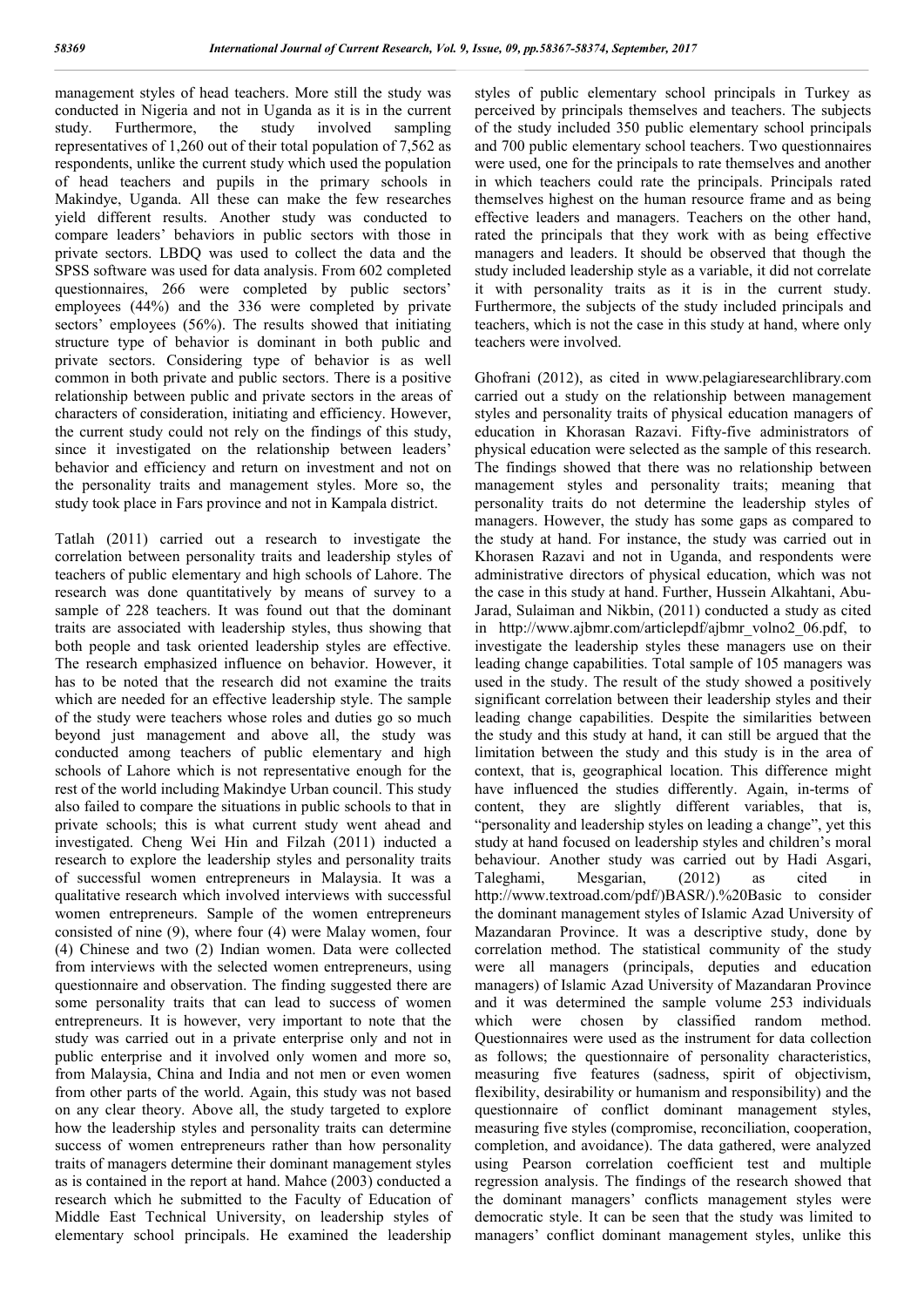study at hand which focused on the dominant management styles of head teachers. More still, it can be seen that the theory on which the study was based is not clear, and above all the study was conducted in Islamic Azad University of Mazandaran Province, not in Uganda. Another study was conducted by (Ibukun, 2011) as cited in http://www.regent.edu/acad/global/publications/ij/s/new/vo/6IS SZ/5 Ibuku ovewole abe, where he investigated personality characteristics and principal management effectiveness in Ekiti State in Nigeria. A descriptive survey research design was used to carry out this study. The population of the study consisted of all the principals and teachers of public secondary schools in Ekiti State of Nigeria. The investigators utilized two sets of instruments, designated principals, demographic inventory and principals' leadership effectiveness inventory for school principals and teachers respectively. Data analyzed indicated a significant difference between principals' year of experience and their leadership effectiveness. A significant difference was found between principals' age and their leadership effectiveness, and no significant difference existed between managerial effectiveness of male and female principals. It should be noted that this study was conducted in Nigeria with a different cultural background from that of Uganda, where this study at hand was conducted.

Ugur-NeedetZel (2002) ascitedinwww.systemdynamics.org/ conference/2002/proceed/papers/Zel/pdf conducted a study to investigate which personality characteristic is related with which leadership styles, in order to build a model which shows the relationships between the occupational personality characteristics and leadership styles. The data was obtained by using SHL-QPQ/ occupational personality questionnaire in two different cultures (United Kingdom and Turkey). The total number of managers was 273 composed of 126 from United Kingdom and 147 from Turkey. The collected data was analyzed by using ANOU A and spearman correlation methods. Important differences and similarities were found between cultures. However, it has to be noted that the study was conducted in the United Kingdom and Turkey, since 2002 which is a bit very long time ago, the findings cannot therefore, be taken as relevant to the rest of the world. Leadership styles are changing all the time due to change in technology and social life styles, in each and every country. Again, the study was not based on any clear theory of either personality or leadership style.

Tatlah (2011) as cited in http://ssrn.com/abstract=1826723 carried out a research to investigate the correlation between personality traits and leadership styles of teachers of public elementary and high schools of Lahore. The research was done quantitatively by means of survey to a sample of 228 teachers. It was found out that the dominant traits are associated with leadership styles, thus showing that both people and task oriented leadership styles are effective. The research emphasized influence on behavior. However, it has to be noted that the research did not examine the traits which are needed for an effective leadership style. The sample of the study were teachers whose roles and duties go so much beyond just management and above all, the study was conducted among teachers of public elementary and high schools of Lahore which is not representative enough for the rest of the world. Cheng Wei Hin and Filzah (2011) as cited in http://www.internationalconference.com.my/proceeding/asbes2 011proceeding/050145 AS BE conducted a research to explore the management styles of successful women entrepreneurs in Malaysia. It was a qualitative research which involved interviews with successful women entrepreneurs. Sample of the women entrepreneurs consisted of nine (9), where four (4) were Malay women, four (4) Chinese and two (2) Indian women. Data were collected from interviews with the selected women entrepreneurs, using questionnaire and observation. The finding suggested that successful women entrepreneurs were using a combination of management styles. It is however, very important to note that the study involved only women and more so, from Malaysia, China and India and not men or even women from other parts of the world. Again, this study was not based on any clear theory.

Mahce (2003) conducted a research which he submitted to the Faculty of Education of Middle East Technical University, on management styles of elementary school principals. He examined the leadership styles of public elementary school principals in Turkey as perceived by principals themselves and teachers. The subjects of the study included 350 public elementary school principals and 700 public elementary school teachers. Two questionnaires were used, one for the principals to rate themselves and another in which teachers could rate the principals. Principals rated themselves highest on the human resource frame and as being effective leaders and managers. Teachers on the other hand, rated the principals that they work with as being effective managers and leaders. It should be observed that though the study included management style as a variable, the subjects of the study included principals and teachers, which is not the case in this study at hand, where pupils and head teachers were involved. Above all, the study was conducted in public elementary schools in Turkey, a place with different culture and education policies as compared to the rest of the world. All the reviewed literature is relevant to the current study, there are however gaps such as the following. Time lag factor. Though many studies on management styles and moral behavior have been reviewed, the studies in question were carried out several years ago. With the rapid scientific, social and technological changes in the world and in Uganda in particular, many changes might have taken place. The geographical scope. Despite the reviewed studies being relevant, they were not carried out in Makindye Urban council. This could account for the differences in the findings.

# **METHODOLOGY**

# **Research design**

This study employed the cross-sectional descriptive comparative survey design, using the quantitative approach since the study involved a large sample. The study also used the descriptive comparative so as to compare the dominantly used management styles between public and private primary schools in Makindye urban council of Kampala district.

# **Study Population**

A sample size of 350 pupils and 12 headteachers as respondents was taken. The 12 head teachers of the schools under study were got using universal sampling, and the 350 pupils were got from twelve primary schools using Morgan and Krejcie's method of determining the sample from a given population. Though according to the calculation using Morgan Krejcie, the minimum sample from a population of 2,736 is 338, the researcher chose to take a sample larger than that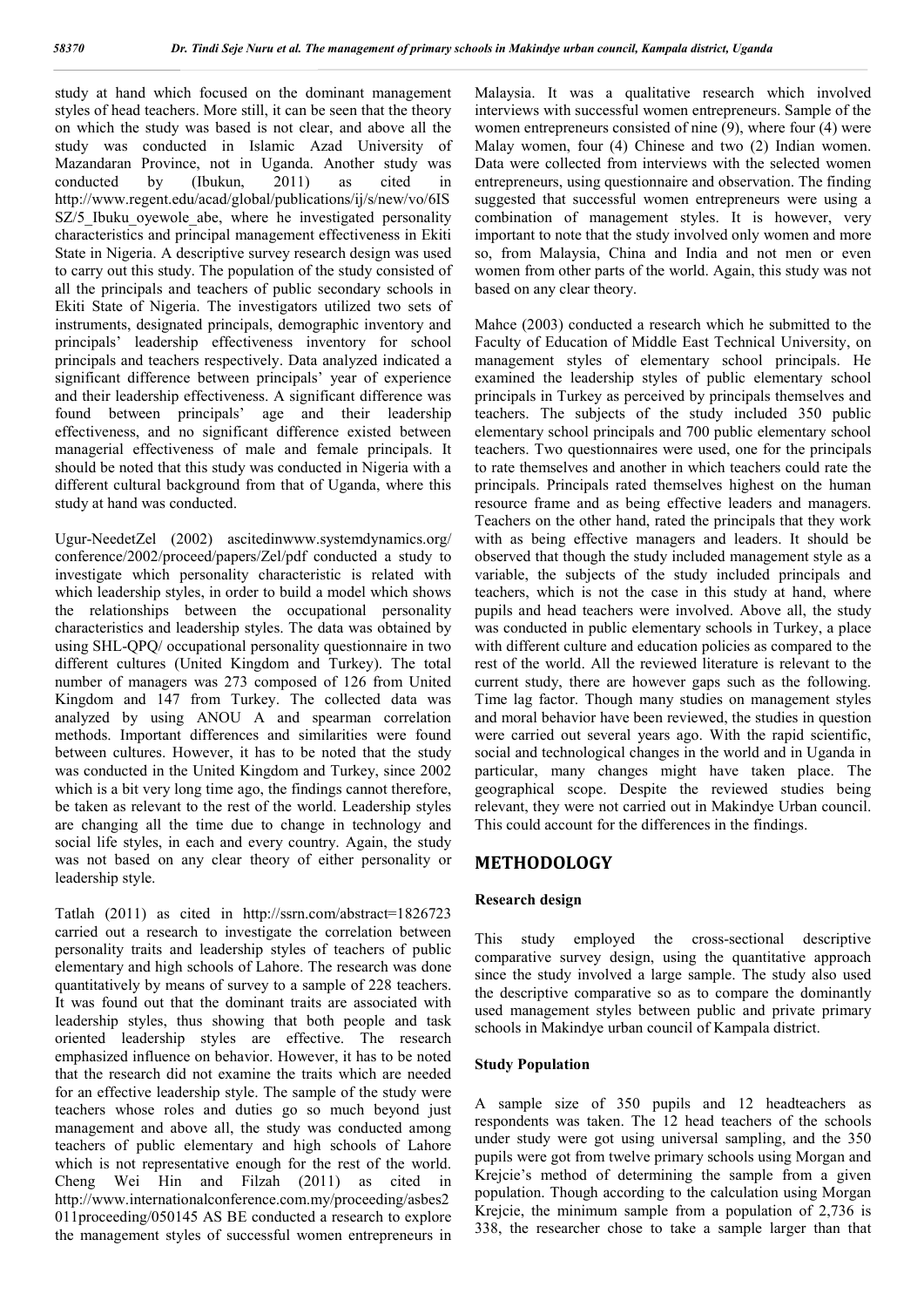because Amin (2005) asserts that the larger the sample, the more accurate the findings of the study are likely to be and the findings can confidently be generalized to the population.

#### **Data collection Instruments**

A standardized questionnaire was used to collect data on head teachers' dominantly used management styles. The test-retest technique was used to determine the reliability of the research instruments. It was pretested among 21 respondents from five primary schools (at least four pupils from each school), these did not take part in the actual study. The content validity of  $0.87$  was got. As Amin (2005) recommends, the content validity index which is above 0.7 qualifies the questionnaire to be valid, therefore, the questionnaire of the current study was very valid.

#### **Data Analysis**

The arithmetic mean was used to get the dominantly used management styles of primary school head teachers. The mean ranges that were used to establish the head teachers' dominant management styles were the following.

#### **Limitations of the study**

The following were perceived limitations to this study.

- 1) Attrition/mortality in that not all questionnaires were returned completely answered; and some head teachers made the researcher move several times to them to collect the filled questionnaires. In the end, some of them filled the questionnaires hurriedly, thus a possibility of not having been so accurate in what they filled.
- 2) Uncooperative behavior of some respondents and those who seemed reluctant to give information. This was realized among the first respondents of a school the researcher went to, as some pupils thought that asking them to rate themselves on moral issues could be a way of tricking them which could make them be expelled from school. Having realized this, the researcher and his assistants addressed the pupils about the purpose of the study, and that it was not in any way meant to trick them, their teachers were also requested to go away as the pupils were filling the questionnaires for them to fill them without fear. Despite these limitations, the researcher believes the study has implications for practice.

#### **Table 1. The dominantly used management styles (n=10)**

| Variables                                                                          | Mean                 | Interpretation         |  |
|------------------------------------------------------------------------------------|----------------------|------------------------|--|
| Autocratic Supervises workers closely                                              | 3.46                 | High                   |  |
| Makes important decisions on his/her own initiative without consulting the workers | 3.41                 | High                   |  |
| He' she is the one to decide what is to be done and how it is to be done           | 3.40                 | High                   |  |
| Rarely holds staff meetings and PTA meetings                                       | 3.15                 | High                   |  |
| He/ she outlines needed changes and monitor action closely                         | 3.01                 | High                   |  |
| He/ she considers himself/ herself to be the group's spokesperson                  | 3.00                 | High                   |  |
| Does not feel that He/ she has to explain his/ her decisions to workers            | 2.99                 | High                   |  |
| He/ she establishes the worker schedules                                           | 2.94                 | High                   |  |
| Average mean                                                                       | 3.16                 | High                   |  |
| Democratic He/ she assigns specific tasks to specific people                       | 3.07                 | High                   |  |
| He/ she is warm, friendly, and approachable                                        | 3.06                 | High                   |  |
| He/ she urges the workers to meet production quotas                                | 3.02                 | High                   |  |
| Demonstrates a real concern for the workers' welfare                               |                      | High                   |  |
| Allows team members the freedom to do their jobs in their own way                  |                      | High                   |  |
| He/ she delegates authority to the workers                                         |                      | High                   |  |
| He/ she trusts the workers to use good judgment in decision making                 |                      | High                   |  |
| Makes sure that the workers understand and follow all the rules and regulations    |                      | High                   |  |
| Allows the team members to make their own decisions                                |                      | High                   |  |
| Allows team members to do their jobs as they see fit.                              |                      | High                   |  |
| Average mean                                                                       |                      | High                   |  |
|                                                                                    |                      |                        |  |
| Laissez faire Use a hands off policy                                               | 2.73                 | High                   |  |
| Each individual is responsible for defining their job                              | 2.67                 | $\overline{2}$<br>High |  |
| Do not try to socialize with the workers and with the pupils                       | 2.97                 | 3<br>High              |  |
| $\sim$ 10 $\sim$ 11 $\sim$ 11                                                      | $\sim$ $\sim$ $\sim$ | $TT' - 1$              |  |

| Do not try to socialize with the workers and with the pupils                           | 2.YI | High. |                |  |
|----------------------------------------------------------------------------------------|------|-------|----------------|--|
| Staff exercise self direction                                                          | 2.50 | High  | $\overline{4}$ |  |
| Let members of staff carry out their tasks without minding the procedures and outcomes | 2.23 | High  | 5              |  |
| Rarely hold meetings with pupils to know their concerns                                | 2.83 | High  | -6             |  |
| Do not mind about pupils who do not attend school regulary                             | 2.35 | High  |                |  |
| Rarely talk about HIV/AIDS with the pupils                                             | 2.15 | High  | -8             |  |
| Do not mind members of staff having sexual relationships                               | 2.78 | High  | 9              |  |
| Average mean                                                                           | 2.58 | High  |                |  |
| Overall mean                                                                           | 2.87 | High  |                |  |
|                                                                                        |      |       |                |  |

#### **Table 2. Difference in the dominantly used Management styles between public and private primary schools**

| Management styles | School type | Mean   | t-value  | Sig.  | Interpretation           | Decision on Ho |
|-------------------|-------------|--------|----------|-------|--------------------------|----------------|
| Autocratic        | Private     | 3.2399 | 1.082    | 0.280 | Insignificant difference | Accepted       |
|                   | Public      | 3.1465 |          |       |                          |                |
| Democratic        | Private     | 2.1000 | $-8.129$ | 0.000 | Significant difference   | Rejected       |
|                   | Public      | 3.0820 |          |       |                          |                |
| Laissez Faire     | Private     | 1.8381 | $-9.515$ | 0.000 | Significant difference   | Rejected       |
|                   | Public      | 3.1352 |          |       |                          |                |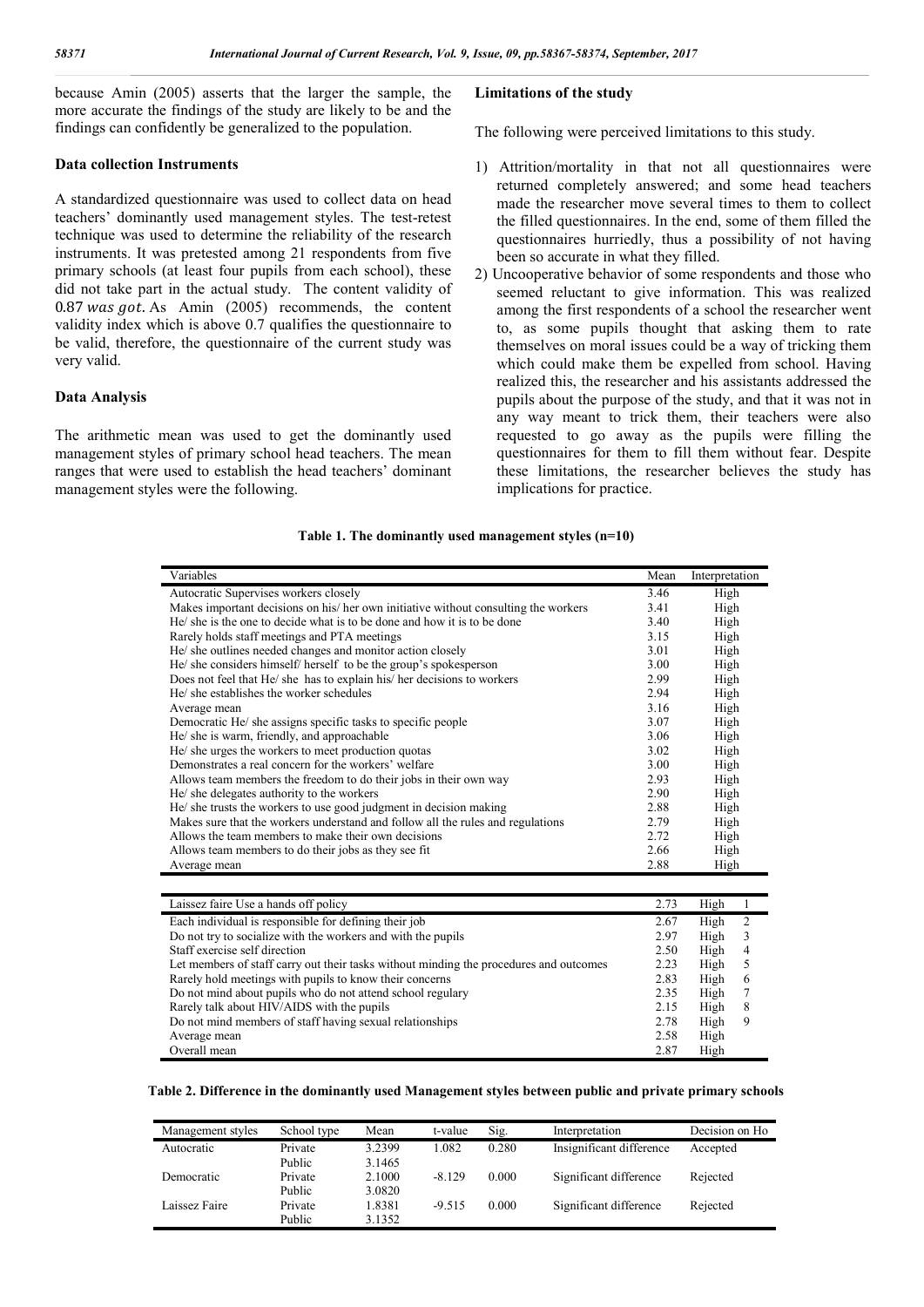#### **FINDINGS**

## **Dorminant Management style used by head teachers of primary schools in Makindye urban council, Kampala district, Uganda**

Three management styles were addressed namely, democratic, autocratic and laissez-faire style. The findings are presented in table 1, the summarized responses from the head teachers themselves. **Table 1** reveals that the head teachers in the primary schools of Makindye Urban council dominantly use autocratic management style. This means that majority of the head teachers are on average, dictatorial. This is shown by the mean of 3.16. Democratic management is the second dominantly used method in managing primary schools, as shown with mean of 2.88. It is however noted that, in all the three management styles which this study looked at, that is, automatic, democratic and laissez-faire style, all the three styles were ranked high with regard to their usage in schools. The implication in all this is that in managing schools, many head teachers not only highly use autocratic style but they also highly use other management styles very much, probably due to the prevailing situations at their respective schools. Surprisingly, laissez-faire management style also exists in primary schools. In analyzing the results, this was revealed more in public schools than in the private schools. Some head teachers for example they sometimes leave workers to define their jobs (mean 2.67), rarely meet with pupils to know their concerns (mean 2.83), they do not mind much the members of staff having sexual relations with each or one another (mean 2.78). This implies that some head teachers take things for granted by for example probably thinking that parents and teachers talk to the children, so it is like an intervention in the work of teachers and parents. It also shows that some head teachers are not serious people, they seem to be more interested in other things, such as academics than pupils' moral behavior. The autocratic management style could reveal that some head teachers probably under look or minimize teachers. It could also be due to the inferiority complex or superiority complex some head teachers have. Psychologically, superiority or inferiority complex makes some individuals dictatorial so that they can be feared and respected. They usually think that through being dictatorial, the subordinates can produce good results. Head teachers, on average, highly threaten employees with punishment (mean, 3.46, make important decisions on their own (3.41), they are the ones who mainly decide what is to be done and how it is to be done (mean, 3.40), rely on their own judgment (mean, 3.15), among other things. All this reveals that many head teachers perceive themselves to be the capable people that other subordinates should do the work assigned to them without intervening in management. They thus seem to be holding the traditional view of management whereby a manager is bossy and wants to be worshiped as if he or she is a God. It is however noted that democratic management style is also highly used. The head teachers for instance highly assign specific tasks to specific people (mean, 3.07), they are sometimes friendly and approachable (mean, 3.06). All this imply that the head teachers in Makindye urban council primary schools at times display good management of their schools by having concern for people and for the schools.

## **Objective 2. Difference in the dominantly used management styles between head teachers of private and those of public primary schools**

The results according to table 2 reveal that the significant differences in the dominant management styles used by head

teachers exist between those of public and the ones of private primary schools with regard to the usage of democratic management style and laissez-faire style, as shown by the sigvalues of 0.000 and 0.000 respectively. For instance democratic style of management is used more in public primary schools (mean, 3.08) than in private primary schools (mean, 2.10). The differences are big enough. Similarly, Laissez-faire management is used more in public primary schools (mean 3.14) than in private primary schools (mean, 1.84). In the context of Uganda, head teachers in public schools serve on a permanent basis, not on contract basis. This sometimes makes some head teachers use Laissez- faire management because they will not lose even if they mess up their jobs. They can only be transferred to other schools, but can hardly be terminated. However, no significant difference in the usage of autocratic management was realized between head teachers of private schools and those of public schools (sig. value, 0.28). This shows the bossy nature of many managers. Power actually corrupts people.

# **DISCUSSIONS, CONCLUSIONS AND RECOMMENDATIONS**

## **DISCUSSION**

#### **Dominantly used management style in primary schools of Makindye Urban Council, Kampala**

On this research objective, the findings indicated that autocratic or dictatorial management style was the one dominantly used by head teachers of primary schools in Makindye Urban Council, Kampala. This was followed by democratic style, and lastly, the laissez-faire style. All the three management styles were highly used. The usage of these management styles can be attributed to some individuals' perception that a manager has to be tough so as to be feared by the subordinates; otherwise the subordinates may not produce results (Armstrong, 2009). In addition, the schools' major stakeholders, such as the parents, the schools' founders and the Management School Committees are many times urging head teachers to cause the learners to pass highly the national examinations. This makes some head teachers tough and dictatorial.

As for laissez-faire style, some head teachers do not mind much about what obtains at their respective schools. This could be attributed to the type of school especially the UPE Schools. Since the pupils are usually very many yet they do not pay school fees, there is a tendency for the school managers to relax, claiming that the Government does not send them money to run the schools in time. That laxity finally leads to learners' relaxed discipline as Nsubuga (2001) claims. The findings of this study are in agreement with those of Anisa-Dirie (2012) who studied head teachers' leadership styles and conflict management among teachers in Bardera district, Somalia, and found that the head teachers in Bardera district dominantly use autocratic style of management. The slight difference between the findings of the current study and those of Anisa-Dirie (2012) is that in the current study the least used management style is laissez-faire, yet in Anisa-Dirie's study the least used style was Democratic style. The cause of the difference could be due to the cultural diversity and environment. Since Somalia has suffered greatly because of the civil wars, it is not farfetched to assume that people are affected psychologically, hence some of them become dictatorial, rude, and arrogant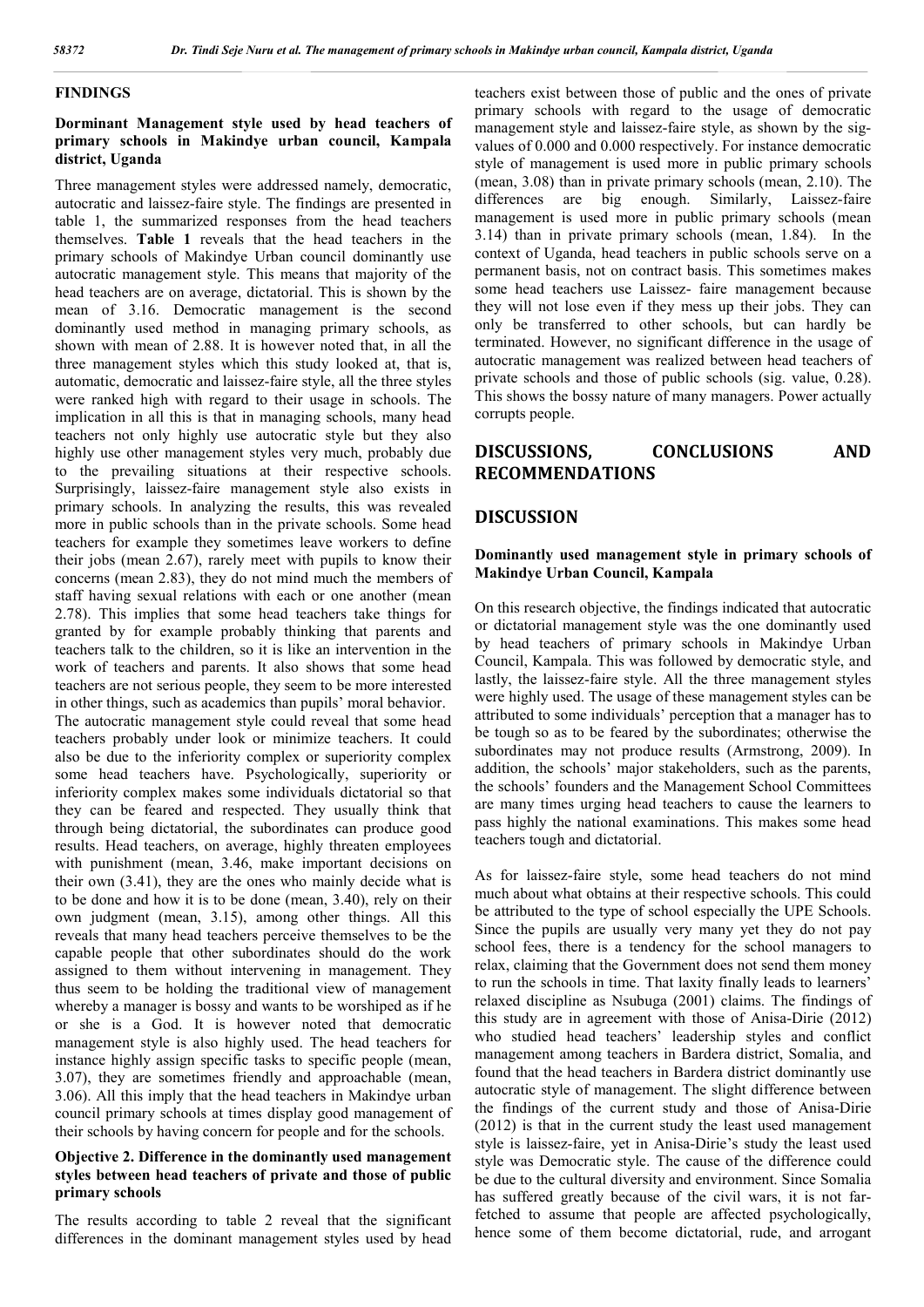because of frustrations. This is not to suggest that in Kampala district where there are no wars people do not have frustrations. Some get frustrations due to economic challenges, unfavorable working environments, job insecurity, and domestic challenges, among others. This could probably account for the emergence of dictatorial head teachers in Kampala district.

# **Difference in management style between private and public primary schools**

On this research objective, it was found out that significant differences exist in the usage of laissez-fare and democratic styles, whereby democratic and laissez-faire styles are used far much more in public primary schools than in the private schools. It is only autocratic style which is used almost at the same level in both public and private schools. The cause of this could be due to human nature. As Mbiti (1978) asserts, African peoples are naturally happy, welcoming, and they usually change. One can today be a dictator and tomorrow they become democratic and vice-versa. This reflects the findings of Cheng-Wei and Filzah (2011) which was carried out about female entrepreneurs in Malaysia and found out, among other things that the successful entrepreneurs in the private sector are not always democratic, but they are also sometimes autocratic, as the case usually is in the public enterprises.

# **Conclusions**

Based on the fire objectives of the study, the following conclusions are presented.

- 1. On the issue of head teachers' dominant management styles, it is concluded that many primary school head teachers are autocratic in the execution of their duties. However, they do not always use autocratic methods; sometimes they are democratic, so they combine the different management styles depending on the prevailing circumstances.
- 2. Whereas laissez-faire and democratic management styles are found more in public than in the private schools, all the three management styles, namely autocratic, democratic and laissez-faire are found in both private and public primary schools.

# **Recommendations**

The researcher recommends that:

- 1. Head teachers should apply more democratic management style than autocratic and Laissez faire. Democratic style of management builds team sprit among workers and tends to produce better results than autocratic management style.
- 2. Public primary schools need to borrow a leaf from the private ones to ensure that they employ more democratic management and shun laissez-faire management.
- 3. Since other factors other than the headteachers' management styles mainly impact on the pupils' moral behavior, parents should try their best to ensure that they close the social, environmental and economic gaps which can be detrimental to their children.

# **REFERENCES**

Andrew J. D. 2003*. Essentials of Management (6th Edition).* Thomas, South – West.

- Armstrong, M. 2009. *handbook of human resource management practice* (11<sup>th</sup> Edition), Kogan Page, London.
- Babita, K. 2007. *Family environment and students' discipline in Kampala private day secondary schools.* Unpublished MED-Educational Management and Administration dissertation, Makerere University, Uganda.
- Bateman, T.S. 2002. *Management: competing in the New Era*   $(5<sup>th</sup> Edition)$ . The McGraw – Hill Companies Inc. New York.
- Byamugisha, A. 1991. *the contribution of 0-Level CRE towards moral awareness of students in Kampala district secondary schools*. Unpublished MED-Educational Management and Administration dissertation, Makerere University, Uganda.
- Byaruhanga, M. 2004. *Head teachers' Leadership behavior and students' behavior in Government aided secondary schools in Kabarole district of Uganda.* Unpublished MED-Educational Management and Administration
- Daft, R.L. 2000. *Management (5th Edition):* The Dryden Press. dissertation, Makerere University, Uganda. dissertation, Makerere University, Uganda.
- Farrant, J.S. 1980. *Principles and practice of education (2nd Edition).* Longman Group. UK Ltd
- Fremont, J. E. R. 1979. *Organization and Management. A system and contingency Approach (3rd Edition).* McGraw – Hill Book Company, New York.
- Gwokyalya, F. 1992. *The social origin and discipline of secondary school students in Makerere College school*. Unpublished MED-Educational Management and Administration dissertation, Makerere University, Uganda.
- Hampton, S. W. 1982. *Organizational Behavior and the practice of management (4th Edition).* Scott, Foresman and Company, USA.
- Ikumbe, I. 2004. The role of the mass media on secondary school students' discipline in Kampala district. Unpublished MED-Educational Management and Administration dissertation, Makerere University, Uganda.
- Kabandize, 2004. *The management of students' discipline in Kampala district secondary schools.* Unpublished MED-Educational Management and Administration dissertation, Makerere University, Uganda.
- Kahangura, 2005. *Social systems and behavioral habits of National Teachers' College Kakoba, Uganda,* Unpublished MED-Educational Management and Administration
- Kasozi, A.B.K 1979. *The crisis of secondary education in Uganda 1960 – 1970*, Longman Uganda Ltd, Kampala.
- Kathryn, M. B. and David, C. M. 1998. *Management (3rd Edition),* Irwin McGraw – Hill Companies, Inc. U.S.A.
- Kibuuka, P. 1988. *Antecedents of inter-student aggression within boarding secondary school students in Uganda.*  Unpublished PhD Thesis, Makerere University, Kampala, Uganda.
- Kreitner, P. 2004. *Management, (special 9th Edition);* Arizona State University, Boston, New York.
- Kyamulabi, 2006. *School culture and the management of students' discipline in secondary schools*. Unpublished MED-Educational Management and Administration dissertation, Makerere University, Uganda.
- Mahce Dereli, O. 2003. A Survey Research of Leadership Styles of Elementary School Principals; a thesis submitted to the Faculty of Education of Middle East Technical University.
- Mbiti, J. 1978. *Introduction to African religion.* Nairobi: Heinemman. Ministry of Education and Sports Uganda 1989. Education for National Integration and Development, Kampala Uganda.